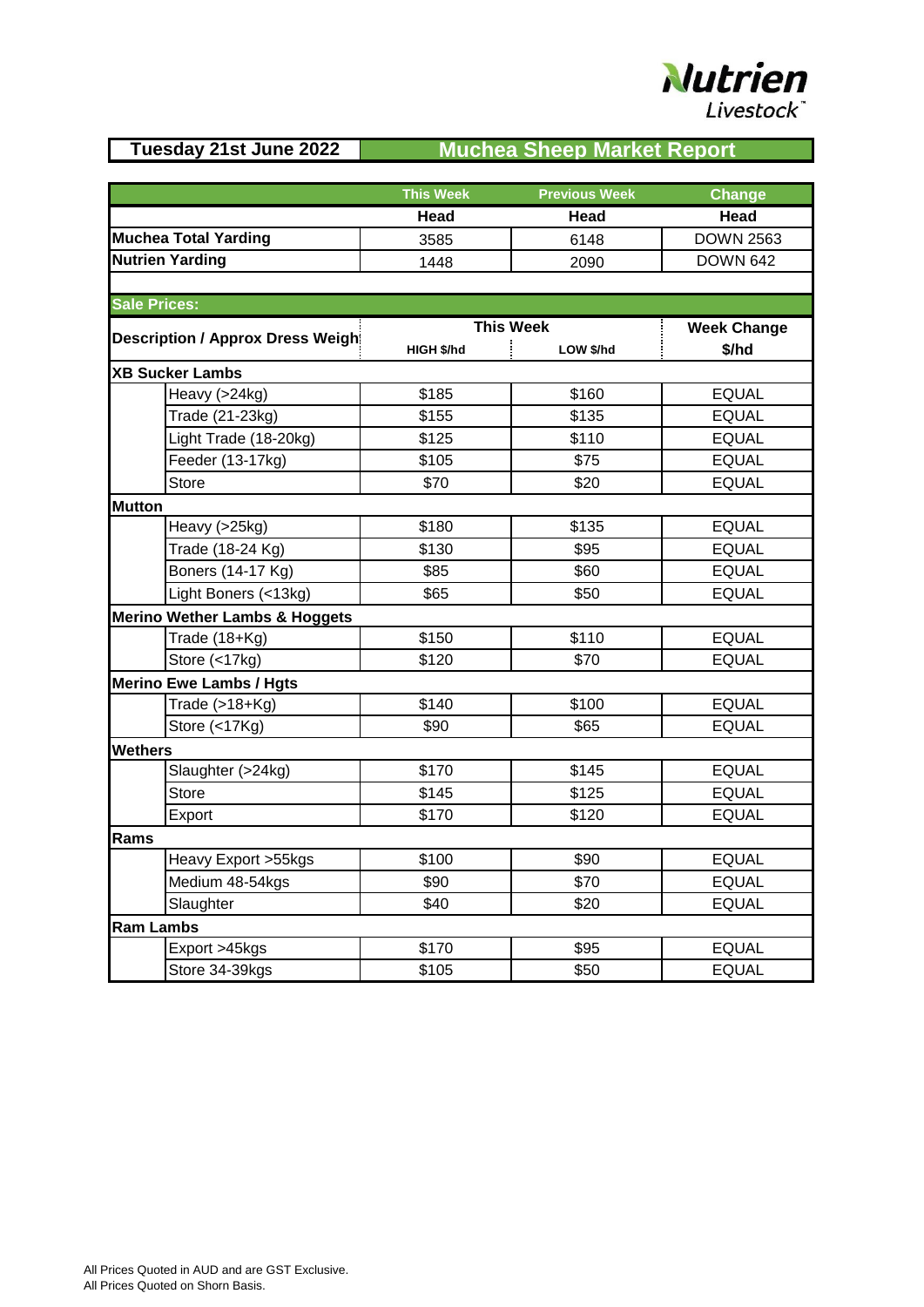

## **Market Comment:**

A smaller yarding to last this week with Muchea agents offering 3585 head, Nutrien accounted for 1448 head of the total yarding. The majority of the yarding were trade to feeder quality lambs with 1202 offered.

There were several pens of good quality heavy trade lambs which sold to \$160 to \$185 per head, trade types also sold well at rates of \$135 to \$155 to also finish slightly easier, light trade lambs sold at rates of \$115 to \$130, feeder and store lambs sold at rates of \$60 to \$105 supported by agents and graziers to remain very similar.

There were very few mutton offered this week with continued trade competition, The heavy trade types sold at rates of \$135 to \$182 per head, The genuine trades sold at rates of \$95 to \$125 per head, the few Boner mutton sold at rates of \$50 to \$80.

*Nutrien are 1st sale next week,*

Ben Hankinson - Auctioneer

## **Top Prices**

| Mokowe P/L, Caranamah<br>6 | Suffolk Lambs               | \$185.00 |  |
|----------------------------|-----------------------------|----------|--|
| P & SR Negri, Beverly      |                             |          |  |
| 50                         | <b>Merino Wether Lambs</b>  | \$170.00 |  |
| Mokowe PTY LTD, Caranamah  |                             |          |  |
| 61                         | Suffolk Lambs               | \$164.00 |  |
| CG Boyle, Piawanning       |                             |          |  |
| 31                         | <b>Merino Wethers Lambs</b> | \$150.00 |  |
|                            |                             |          |  |